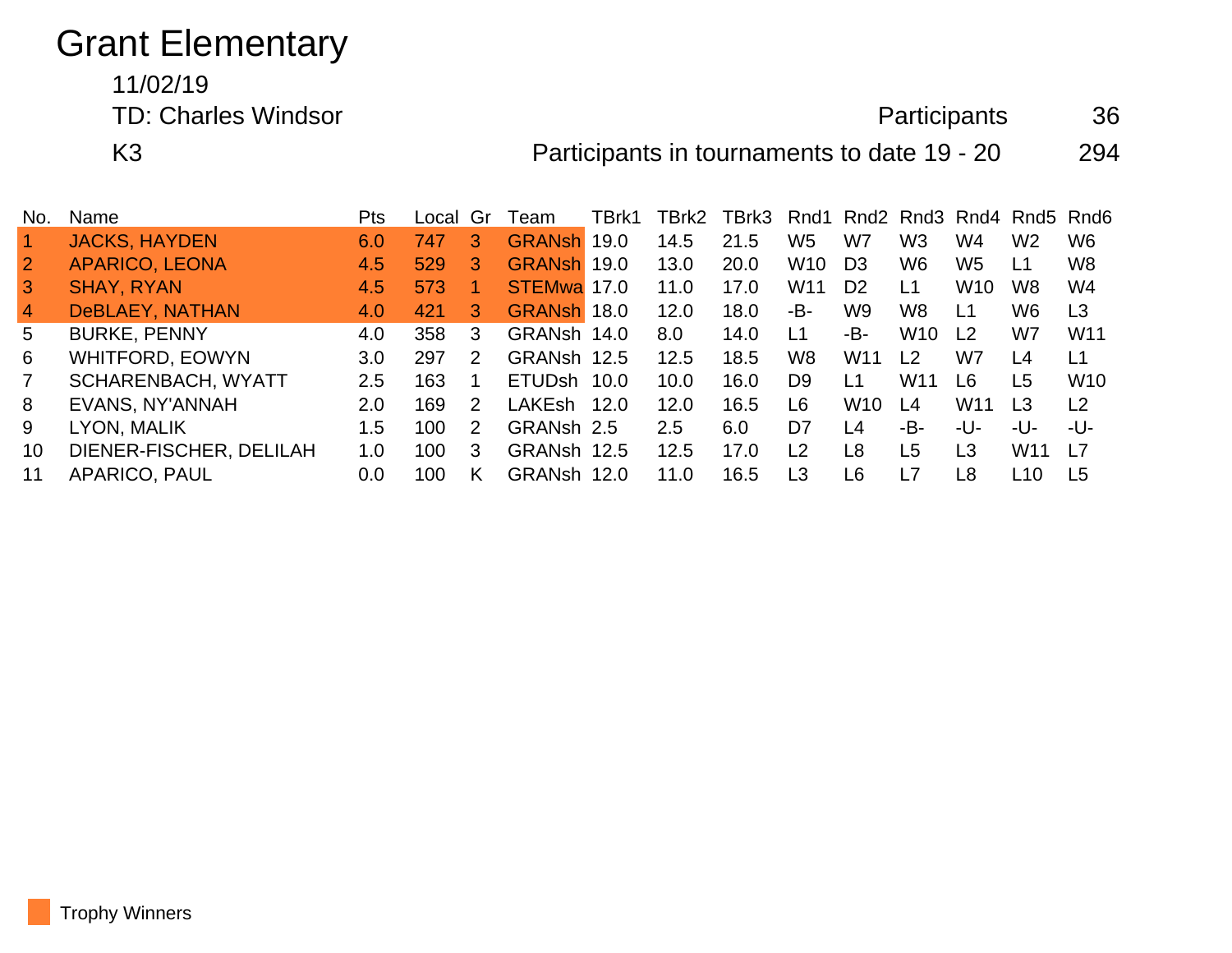#### K5 Individual Standings

| No.            | Name                        | <b>Pts</b> | Local | Gr | Team               | TBrk1 | TBrk2 | TBrk3 | Rnd1                           |                 |                |                 |                 | Rnd <sub>2</sub> Rnd <sub>3</sub> Rnd <sub>4</sub> Rnd <sub>5</sub> Rnd <sub>6</sub> |
|----------------|-----------------------------|------------|-------|----|--------------------|-------|-------|-------|--------------------------------|-----------------|----------------|-----------------|-----------------|--------------------------------------------------------------------------------------|
|                | <b>CHAUDHURI, SHAUNAK</b>   | 6.0        | 1068  | 5. | <b>GRAFTO</b>      | 18.0  | 13.0  | 19.0  | W <sub>5</sub>                 | W9              | W12            | W <sub>2</sub>  | W4              | W <sub>3</sub>                                                                       |
| $\overline{2}$ | <b>SCHARENBROCH, COLTON</b> | 5.0        | 917   | 4  | ETUD <sub>sh</sub> | 20.0  | 14.0  | 22.0  | <b>W10</b>                     | W5              | W <sub>3</sub> | L1              | W6              | W4                                                                                   |
| 3              | <b>JACKS, ISABELLE</b>      | 4.0        | 656   | 5. | GRANsh 17.0        |       | 11.0  | 18.0  | W9                             | W <sub>12</sub> | L <sub>2</sub> | W <sub>8</sub>  | W <sub>10</sub> | -L1                                                                                  |
| $\overline{4}$ | <b>SHAY, CONNOR</b>         | 3.5        | 734   | 4  | STEMwa 18.5        |       | 12.5  | 20.0  | W7                             | D <sub>11</sub> | W8             | W6              | L1              | L <sub>2</sub>                                                                       |
| 5              | <b>BATES, THEA</b>          | 3.5        | 682   | 5. | <b>LAKEsh</b>      | 18.5  | 12.5  | 19.5  | L1                             | L2              | D7             | W <sub>9</sub>  | W <sub>12</sub> | W <sub>6</sub>                                                                       |
| 6              | <b>BURKE, LORELAI</b>       | 3.0        | 528   | 5  | GRANsh             | 11.5  | 11.5  | 18.0  | W <sub>8</sub>                 | W7              | W11            | L4              | L <sub>2</sub>  | L <sub>5</sub>                                                                       |
| $\overline{7}$ | <b>LARSON, SAMUEL</b>       | 2.5        | 497   | 5  | <b>LAKEsh</b>      | 12.0  | 10.5  | 15.5  | L <sub>4</sub>                 | L6              | D <sub>5</sub> | D <sub>11</sub> | D <sub>8</sub>  | <b>W10</b>                                                                           |
| 8              | THIEL, MILES                | 2.0        | 359   | 4  | <b>LAKEsh</b>      | 12.5  | 11.0  | 16.5  | L <sub>6</sub>                 | W <sub>10</sub> | L <sub>4</sub> | L3              | D <sub>7</sub>  | D <sub>11</sub>                                                                      |
| 9              | <b>HEWITT, AXTIN</b>        | 2.0        | 356   | 4  | <b>LAKEsh</b>      | 12.0  | 11.0  | 18.0  | L3                             | L1              | L10            | L5              | W <sub>11</sub> | W <sub>12</sub>                                                                      |
| 10             | <b>MUNGUIA, NIKOLAE</b>     | 2.0        | 369   | 5  | GRANsh 11.5        |       | 10.5  | 16.5  | $\begin{array}{c} \end{array}$ | L <sub>8</sub>  | W9             | W <sub>12</sub> | L <sub>3</sub>  | L7                                                                                   |
| 11             | KAMPS, RYAN                 | 1.5        | 225   | 4  | <b>LAKEsh</b>      | 10.5  | 9.5   | 14.0  | 112                            | D <sub>4</sub>  | L <sub>6</sub> | D7              | L9              | D <sub>8</sub>                                                                       |
| 12             | DOWE, WYLAND                | 1.0        | 307   | 5  | <b>GRANsh</b>      | 13.0  | 11.5  | 19.0  | W <sub>11</sub>                | L3              | L <sub>1</sub> | L10             | L5              | L9                                                                                   |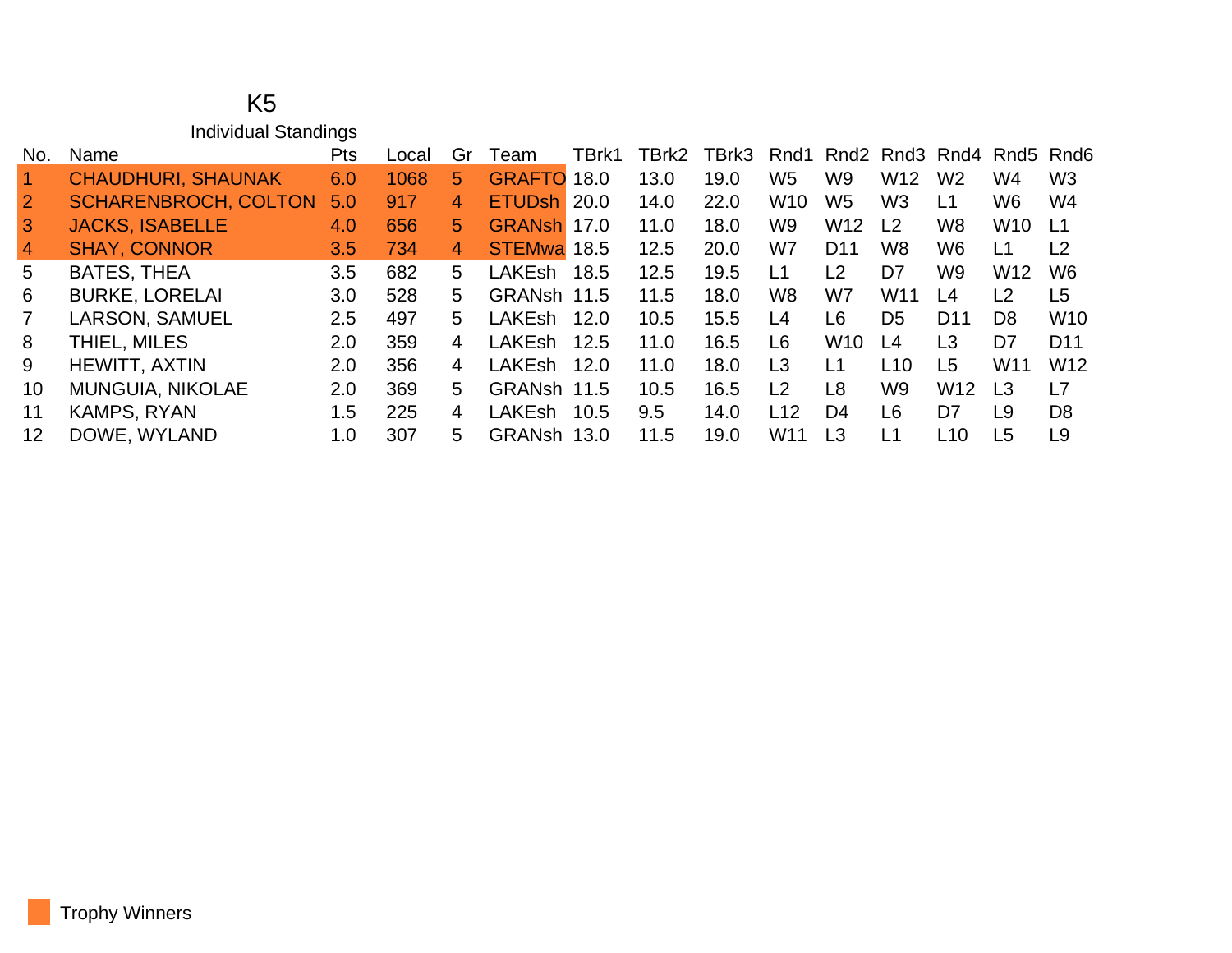#### K12 Individual Standings

| No.            | Name                         | <b>Pts</b> | Local | Gr             | Team                   | TBrk1 |     | TBrk2 TBrk3 |                 | Rnd1 Rnd2 Rnd3 Rnd4 |                 |                 | Rnd <sub>5</sub> |
|----------------|------------------------------|------------|-------|----------------|------------------------|-------|-----|-------------|-----------------|---------------------|-----------------|-----------------|------------------|
|                | <b>WILTERDINK, TALON</b>     | 5.0        | 1252  | 9              | RANDOM <sub>11.0</sub> |       | 7.5 | 11.5        | W <sub>12</sub> | W <sub>8</sub>      | W <sub>3</sub>  | W4              | W <sub>6</sub>   |
| $\overline{2}$ | <b>WILTERDINK, SUTTON</b>    | 4.5        | 1127  |                | RANDOM <sub>12.5</sub> |       | 9.0 | 12.5        | -B-             | D <sub>3</sub>      | W <sub>5</sub>  | W7              | W4               |
| $\overline{3}$ | <b>HERDIC, DANES</b>         | 3.5        | 1081  | 6              | <b>URBAsh</b>          | 12.5  | 7.5 | 14.0        | <b>W10</b>      | D <sub>2</sub>      | L1              | W <sub>8</sub>  | W <sub>9</sub>   |
| $\overline{4}$ | <b>KOHN, AUSTIN</b>          | 3.0        | 1016  |                | <b>URBAsh</b>          | 14.0  | 9.0 | 15.5        | W <sub>6</sub>  | W9                  | W8              | L1              | L <sub>2</sub>   |
| 5              | <b>SCHULIST, NOAH</b>        | 3.0        | 957   | 7              | APPLap                 | 12.0  | 8.0 | 14.0        | W <sub>9</sub>  | W7                  | L2              | L6              | W <sub>11</sub>  |
| 6              | <b>BURTON, DAVID</b>         | 3.0        | 1025  | 8              | HEARTH 11.5            |       | 6.5 | 12.0        | L4              | W <sub>13</sub>     | W <sub>12</sub> | W <sub>5</sub>  | L1               |
| $\overline{7}$ | PERKINS, ELLIOT              | 3.0        | 872   | 8              | <b>CHRIsh</b>          | 9.0   | 5.0 | 9.5         | W <sub>13</sub> | L <sub>5</sub>      | W <sub>10</sub> | L2              | W <sub>12</sub>  |
| 8              | <b>GOYMERAC, CHRISTOPHER</b> | 2.0        | 813   | 7              | APPLap 8.5             |       | 8.5 | 13.5        | W <sub>11</sub> | $\mathsf{L}1$       | L4              | L <sub>3</sub>  | -B-              |
| 9              | <b>KRUEGER, CARTER</b>       | 2.0        | 823   | 7              | <b>LAKEsh</b>          | 8.5   | 8.0 | 12.0        | L <sub>5</sub>  | L4                  | W11             | W <sub>13</sub> | L <sub>3</sub>   |
| 10             | THIEL, GRAHAM                | 2.0        | 636   | $\overline{7}$ | LAKEsh 5.5             |       | 5.5 | 9.0         | L3              | -B-                 | L7              | L11             | W <sub>13</sub>  |
| 11             | HERDIC, IZET                 | 2.0        | 824   | 6              | URBAsh 5.5             |       | 5.0 | 8.5         | L <sub>8</sub>  | W <sub>12</sub>     | L9              | W <sub>10</sub> | L <sub>5</sub>   |
| 12             | NEWPORT, MATILDA             | 1.0        | 498   | 7              | LAKEsh                 | 8.0   | 8.0 | 13.0        | L1              | L11                 | L <sub>6</sub>  | -B-             | L7               |
| 13             | YAKICH, DAVIS                | 1.0        | 575   | 7              | URBAsh 6.5             |       | 6.5 | 9.5         | L7              | L6                  | -B-             | L <sub>9</sub>  | L10              |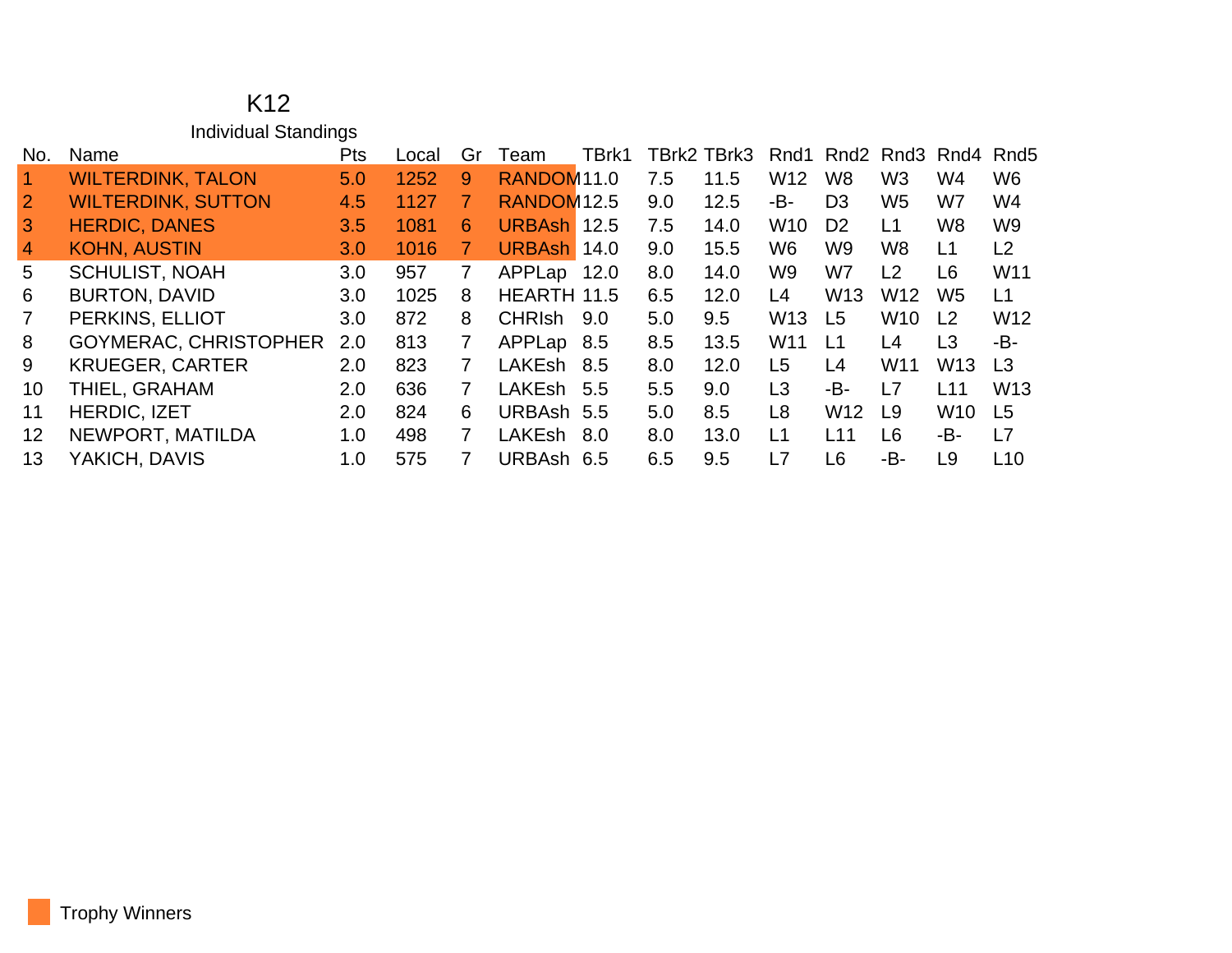|     | K <sub>3</sub>                  |       |      |      |      |      |
|-----|---------------------------------|-------|------|------|------|------|
|     | <b>Team Standings</b>           |       |      |      |      |      |
| Plc | Name (Players: Top 4 used)      | Score | Med  | Solk | SBx2 | Cum  |
|     | Grant Elementary, Sheboygan (8) | 18.5  | 47.5 | 73.5 | 88.5 | 64.5 |
|     | JACKS, HAYDEN (6.0,nnnn)        |       |      |      |      |      |
|     | APARICO, LEONA (4.5,nnnn)       |       |      |      |      |      |
|     | DEBLAEY, NATHAN (4.0,nnnn)      |       |      |      |      |      |
|     | BURKE, PENNY (4.0,nnnn)         |       |      |      |      |      |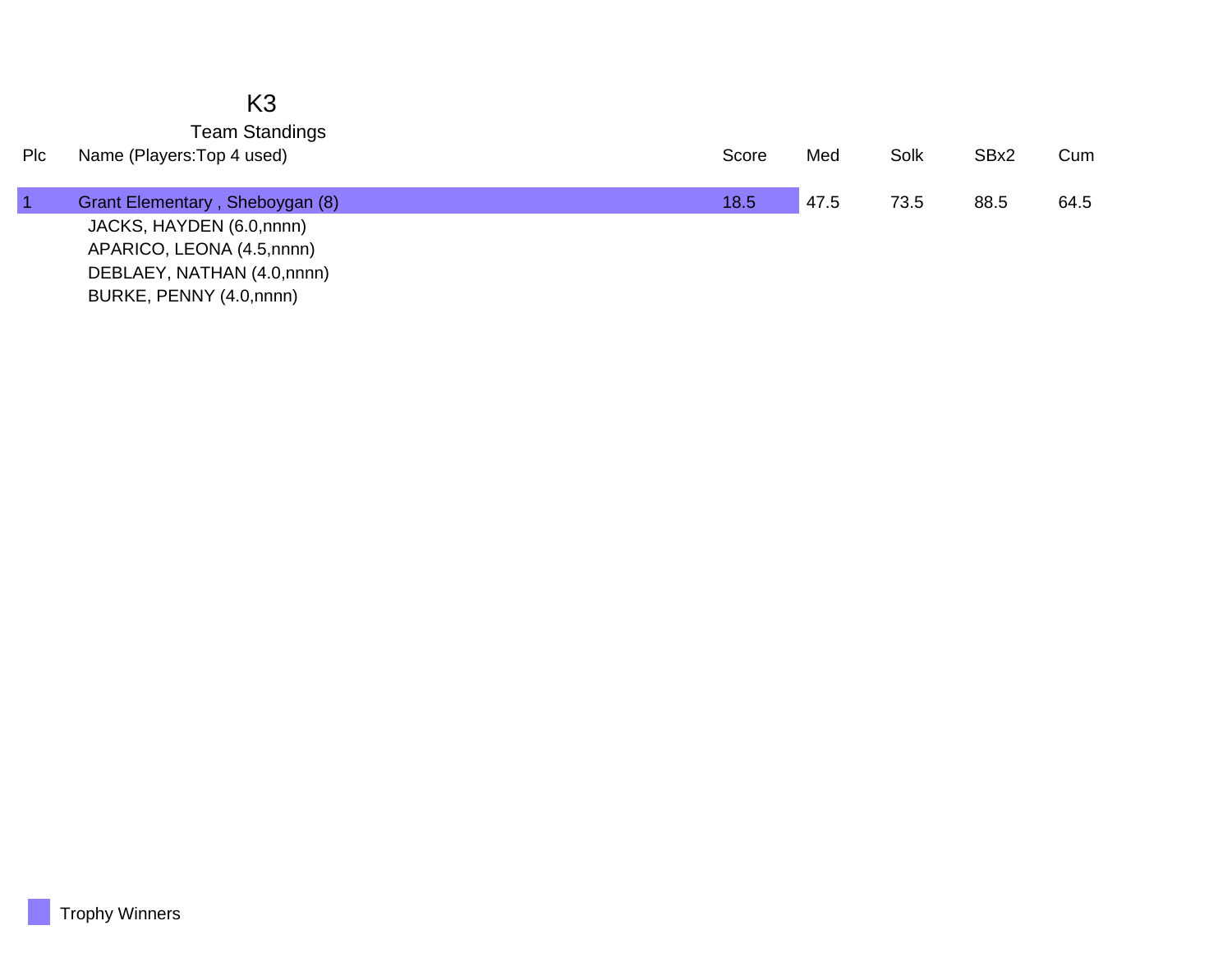|                | K <sub>5</sub><br><b>Team Standings</b>                                                                                                               |       |      |      |      |      |
|----------------|-------------------------------------------------------------------------------------------------------------------------------------------------------|-------|------|------|------|------|
| Plc            | Name (Players: Top 4 used)                                                                                                                            | Score | Med  | Solk | SBx2 | Cum  |
| $\vert$ 1      | LAKE Country Academy, Sheboygan (5)<br>BATES, THEA (3.5,nnnn)<br>LARSON, SAMUEL (2.5,nnnn)<br>HEWITT, AXTIN (2.0,nnnn)<br>THIEL, MILES (2.0, nnnn)    | 10.0  | 45.0 | 69.5 | 38.5 | 23.0 |
| $\overline{2}$ | Grant Elementary, Sheboygan (4)<br>JACKS, ISABELLE (4.0,nnnn)<br>BURKE, LORELAI (3.0, nnnn)<br>MUNGUIA, NIKOLAE (2.0,nnnn)<br>DOWE, WYLAND (1.0,nnnn) | 10.0  | 44.5 | 71.5 | 35.0 | 44.0 |